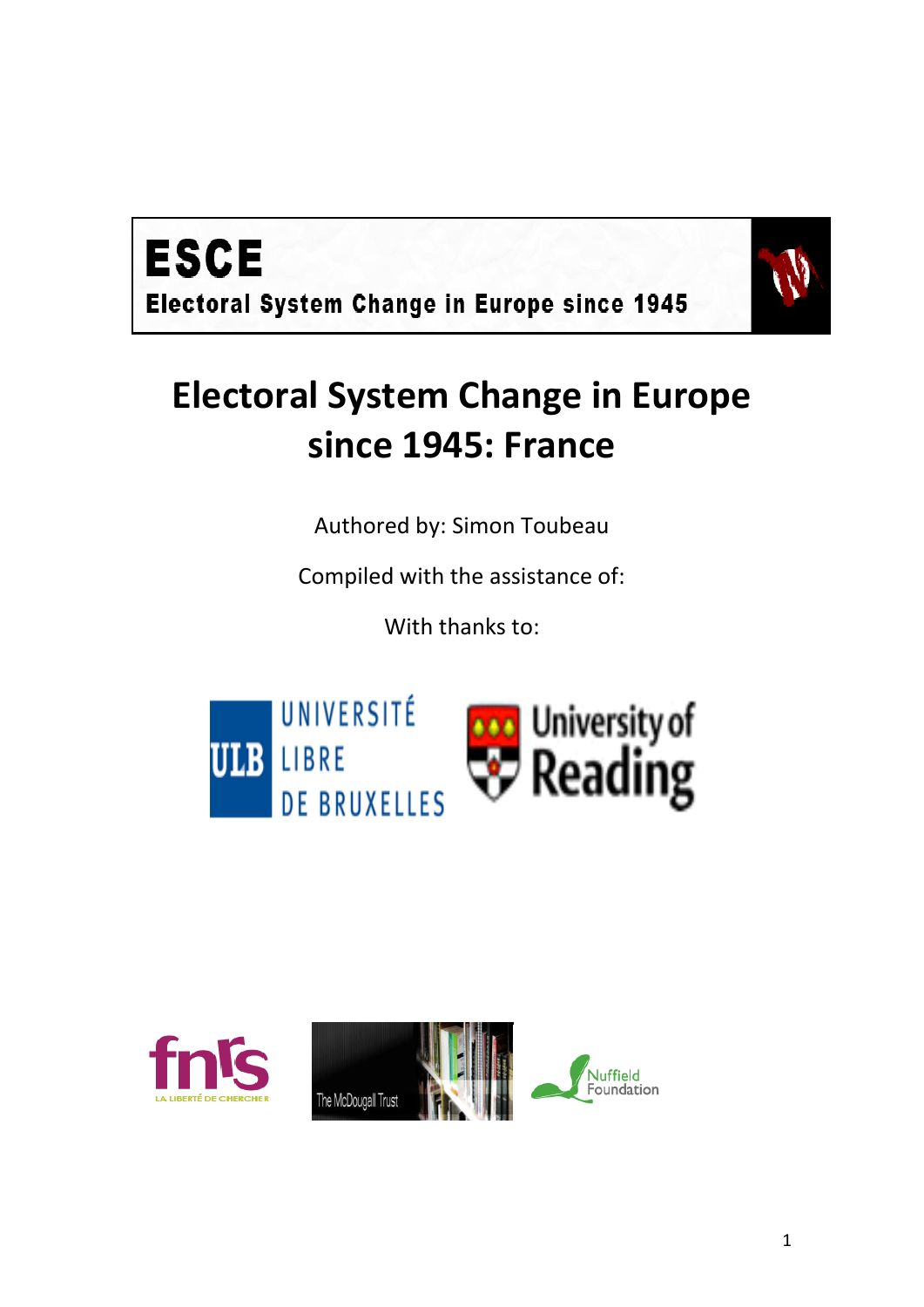

## **Section 1: Overview of French Electoral System Changes since 1945**

Since 1945, France has experimented with several systems of proportional representation and runoff voting, as well as a mixed system during a brief period. Systems of proportional representation, in effect from the beginning of the Fourth Republic until 1951, allowed the election of deputies by party list, in districts allocating for most a small number of seats.

The electoral reform of 1951 introduced a mixed system, through the system of "apparentements", in which several allied party lists had the ability to receive all seats in the department by obtaining an absolute majority of votes cast. In 1958, runoff voting, previously employed mostly in the Third Republic, was reintroduced by General De Gaulle and has remained in force ever since, except in 1985-6, when a governmental electoral reform briefly reintroduced the system of proportional representation by district. In 1986, the National Assembly passed a law returning to the runoff system. This system is still in used today.

## **Section 2: Relevant Electoral System changes in France since 1945**

| Law                          | Amendment                         | of<br>Date<br>enactment | <b>Location</b>                                                                                            | <b>Relevant</b><br>the<br>for<br>research |
|------------------------------|-----------------------------------|-------------------------|------------------------------------------------------------------------------------------------------------|-------------------------------------------|
| Ordinance $n^{\circ}45-1837$ |                                   | 17 August 1945          | <i><b>Officiel</b></i><br>de<br>Journal<br>la<br>Republique Française,<br>19<br>August 1945, pp. 5155-5156 | Yes                                       |
| Law nº 48-2151               |                                   | 5 October 1946          | Journal Officiel<br>de<br>la<br>Republique Française,<br>8<br>October 1946, pp.8494-8498                   | Yes                                       |
| Law $n^{\circ}$ 51-519       |                                   | 9 May 1951              | Journal Officiel<br>de<br>la<br>République française, 10 May<br>1951, pp.4859-4851                         | <b>Yes</b>                                |
| Ordinance n° 58-945          |                                   | 13 October 1958         | Journal Officiel<br>de<br>la<br>République française,<br>31<br>October 1958, pp.9358-9359                  | <b>Yes</b>                                |
|                              | $n^{\circ}$<br>66-<br>Law<br>1022 | 29 December 1966        | Third paragraph of article L.<br>162 of electoral code                                                     | Ambiguous                                 |
|                              | $n^{\circ}$<br>76-<br>Law<br>665  | 19 July 1976            | Third paragraph of article L.<br>162 of electoral code                                                     | N <sub>0</sub>                            |
| Law $n^{\circ}$ 85-690       |                                   | 10 July 1985            | Journal Officiel<br>de<br>la<br>République française, 11 July<br>1985, pp.7801-7803                        | <b>Yes</b>                                |
| Law $n^{\circ}$ 86-825       |                                   | 11 July 1986            | Journal Officiel<br>de<br>la<br>République française, 12 July<br>1986 pp.8700-8702                         | Yes                                       |

#### **Table 1. Summary of French Electoral Laws and Amendments since 1945**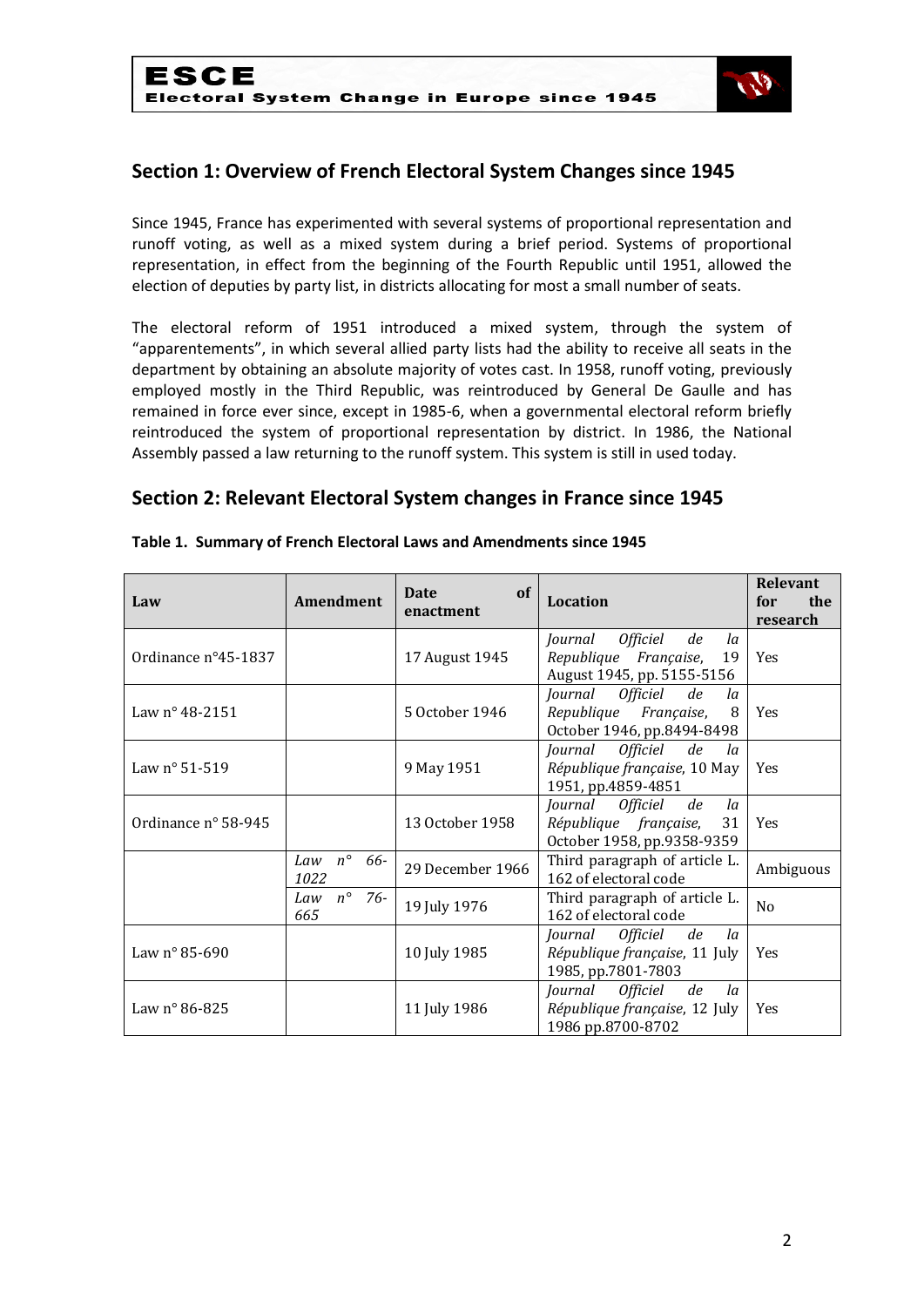

## **Section 3: Details of previous electoral systems and electoral system changes.**

#### *3.1 The 1945 electoral system for the election of the provisional consultative assembly*

The electoral system adopted for the first legislative elections in France after World War II was proportional representation in districts with a low number of seats, with no possibility for the voter to use preferential voting. The election of the assembly was held together with a referendum asking voters if they wanted to give a constituting mandate to the new assembly. Proportional representation has been chosen to represent as fairly as possible the various political sensitivities of the country to allow the establishment of a new political regime in good conditions.

The seats were allocated according to the method of quotients, with the allocation of remaining seats according to the highest average method.

*Assembly size*: 586 members including 64 for overseas. The number is not fixed by the fundamental Texts. It follows from the provisions of Article 2 of the Ordinance of 17 August 1945.

*Districts and magnitude*: Each district corresponds to a "département". Each "département" has minimum of two seats. Additional seats are allocated according to the number of inhabitants of the "département", with a rule of one additional seat per 100,000 inhabitants, with a last seat according to districts with a minimum of 25,000 people after allocation of the other seats. If a "département" is able to provide more than nine seats according to these rules, it must be divided in two or more districts, with a minimum of three seats per district.

*Nature of the votes that can be cast*: The voter can only vote for a list (closed lists). Seats are allocated to candidates in order presented on the list.

*Party threshold*: No threshold is specified in the text, but the low number of seats in most districts and the use of the highest average method are advantages for major parties.

*Allocation of seats*: seats are distributed in the districts among the different lists by proportional representation by direct application of the D'Hondt quota for direct seats. Remainder seats are allocated using the highest average method of allocation.

#### *3.2 The 1946 electoral system for the election of the members of the National Assembly*

Proportional representation was maintained after the establishment of the Fourth Republic in order to preserve national harmony and contain the rise of the Communist Party, which was the best structured and the best established political party at the time. This system is very similar to the 1945 system, but it created the opportunity for voters to rank candidates in order of preference. However, the expression of these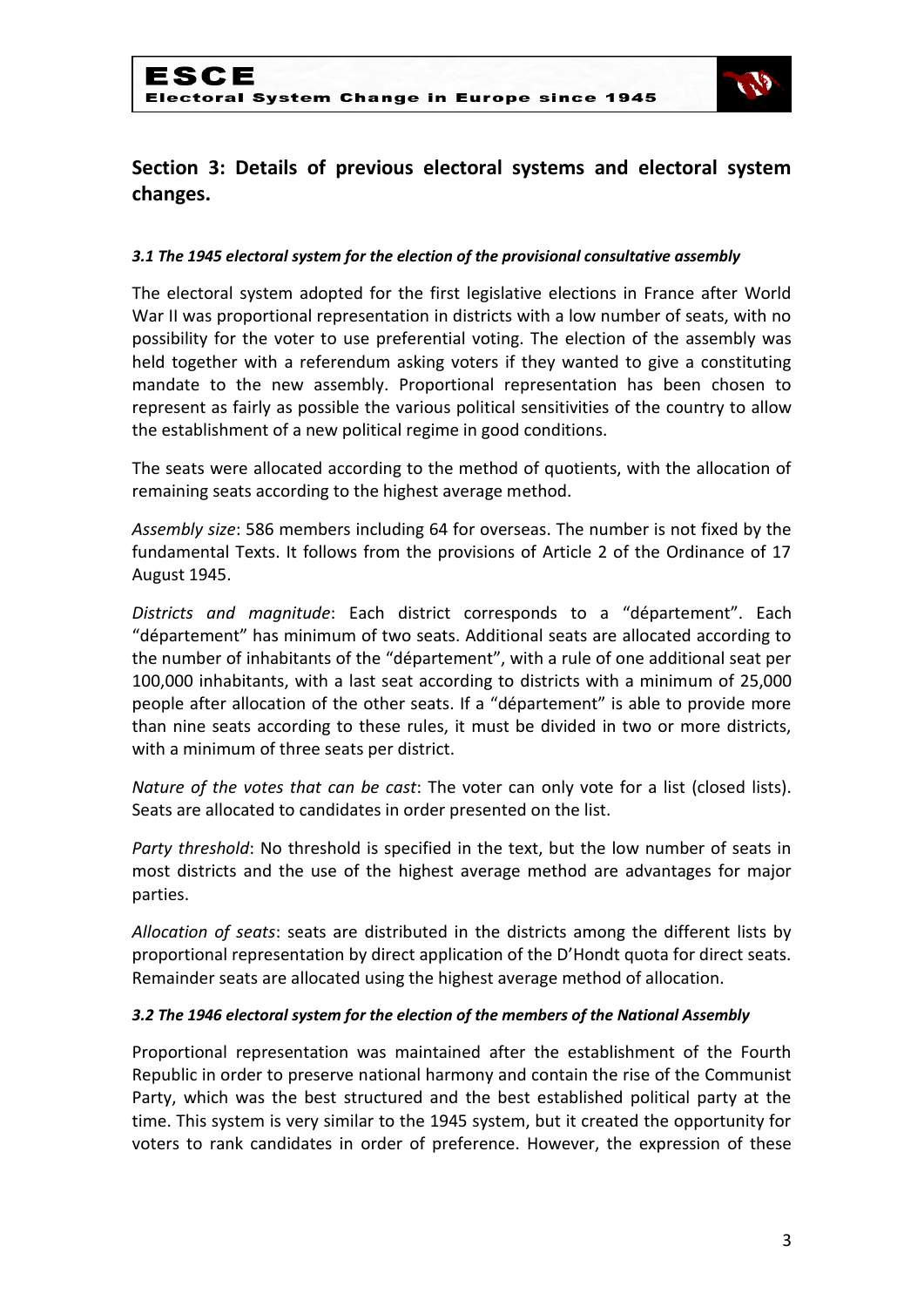

preferential votes is only taken into account if their number corresponds to at least half the votes for the list.

*Assembly size*: 618 members, including 553 seats for metropolitan France and the departments of Guadeloupe, Martinique and Réunion (Table Annex No. 2), 30 for Algeria (art 21), 34 for overseas territories (Table Annex 3) and 1 for Guyana (art 2).

*Districts and magnitude*: In metropolitan France (including Guadeloupe, Martinique, and Réunion), each district corresponds to a "département". The "départments" with the biggest population are split into separate districts. The number of seats in each district varies from three to eleven in metropolitan France. However, in several districts overseas, there is only one seat. In some of these districts as well as Algeria, distinct colleges separate voters having the status of French citizens and natives. The number of seats increases with the number of registered voters on the electoral roll of the district.

In the various overseas territories, some districts are single-member districts, where elections are by plurality, while other districts are multi-member districts, with elections by proportional representation, as elsewhere. There are 27 single-member districts.

The total number of districts is 141, including Algeria and the overseas territories; there are 105 districts in metropolitan France.

*Nature of the votes that can be cast*: The voter may rank candidates by writing a number in front of the names of the candidates on the ballot. Voters are free to rank as many candidates as they want. For each list, if the number of ballots containing ranking modifications is higher than half of the number of list votes of the list, the elected candidates are those that are most favourably ranked.

*Party threshold*: No threshold is specified in the text, but the low number of seats in most districts and the use of the highest average method are advantages for major parties.

*Allocation of seats*: In multi-member districts (that is, in all of metropolitan France and in some of the overseas territories), the seats are distributed among the different lists by proportional representation using the highest average method (D'Hondt).

Seats are then allocated to candidates according to rankings. If fewer than half of all of a party's voters in a district have altered the party's list, the party's original list order is used. If half or more of the party's voters have altered the list, the following procedure is used:

incomplete rankings are completed in following the party's original ranking;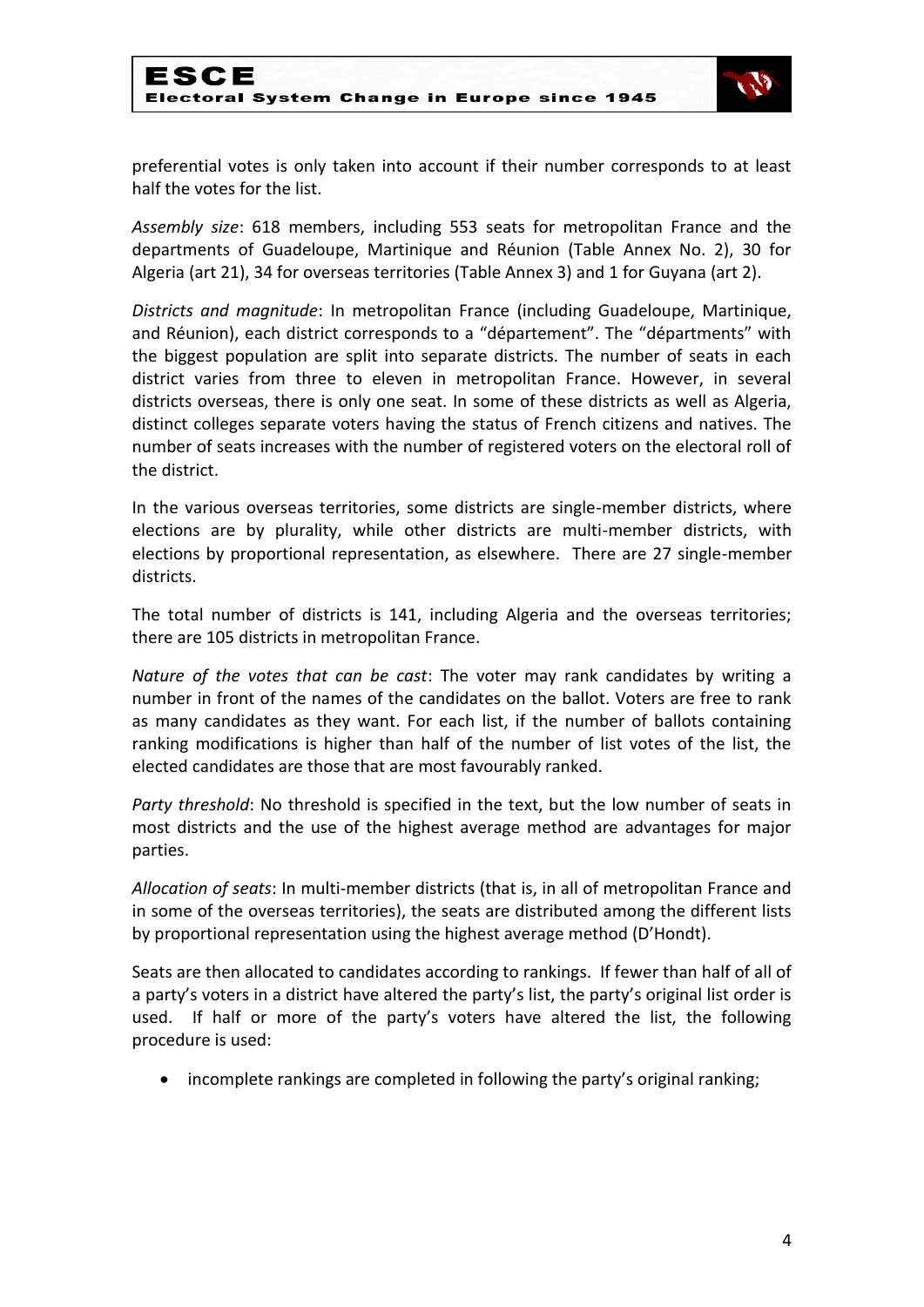

- the Commission establishes how many ballot papers (whether altered or unaltered) rank each candidate first; the candidate with the most first ranks is ranked first overall;
- the Commission establishes which candidate (except the first-ranked) has most first or second places; this candidate is ranked second;
- this is repeated until all the party's seats are filled (Article 16).

In those overseas districts electing only one member, single-member plurality is used (Articles 2 and 42).

### *3.3 The 1951 electoral reform*

The reform of 1951 significantly altered the 1946 system by transforming it into a conditional mixed system (i.e., there are some conditions under which a "block-list" part of the system to become effective). Under the new law, the lists have the opportunity to ally with each other in each district through an "apparentement". If the sum of the votes obtained by the "apparented" lists corresponds to at least half of the votes cast, these lists take all the seats allocated in the district. If no list or group of lists obtains an absolute majority of votes cast, the seats are distributed among all the lists in accordance with the highest average formula (D'Hondt method).

This reform was voted by the government of the "Third Force", which was an alliance of socialists, radicals, conservatives and Christian Democrats, who wanted to retain their majority in the National Assembly against the Gaullist and Communist parties, who were very powerful but isolated in terms of party alliances. To hold the weight of the Communists in their areas of strength, the law provides a specific electoral system in the districts of Seine and Seine-et-Oise, which was proportional representation under the rule of the largest remainder.

*Assembly size*: 618 members, as well as Law of 5 October 1946.

*Districts and magnitude*: The districts remained virtually the same as in the Law of 5 October 1946. The only exception was that the department of Gironde was split into two districts.

*Nature of the votes that can be cast*: As in 1946, voters can alter the order of candidates on the list. But they cannot present their own ordering. Rather, they can place a cross by the names of as many candidates on the list as they wish (Article 15). They can also employ "panachage", i.e., remove the names of certain candidates to reduce their chances of being elected.

*Party threshold and allocation of seats to parties*: This is a conditional mixed system. In each district, before the election, lists can make an "apparentement", i.e., declare themselves as allies. If the total votes cast for those joined lists is equal to or greater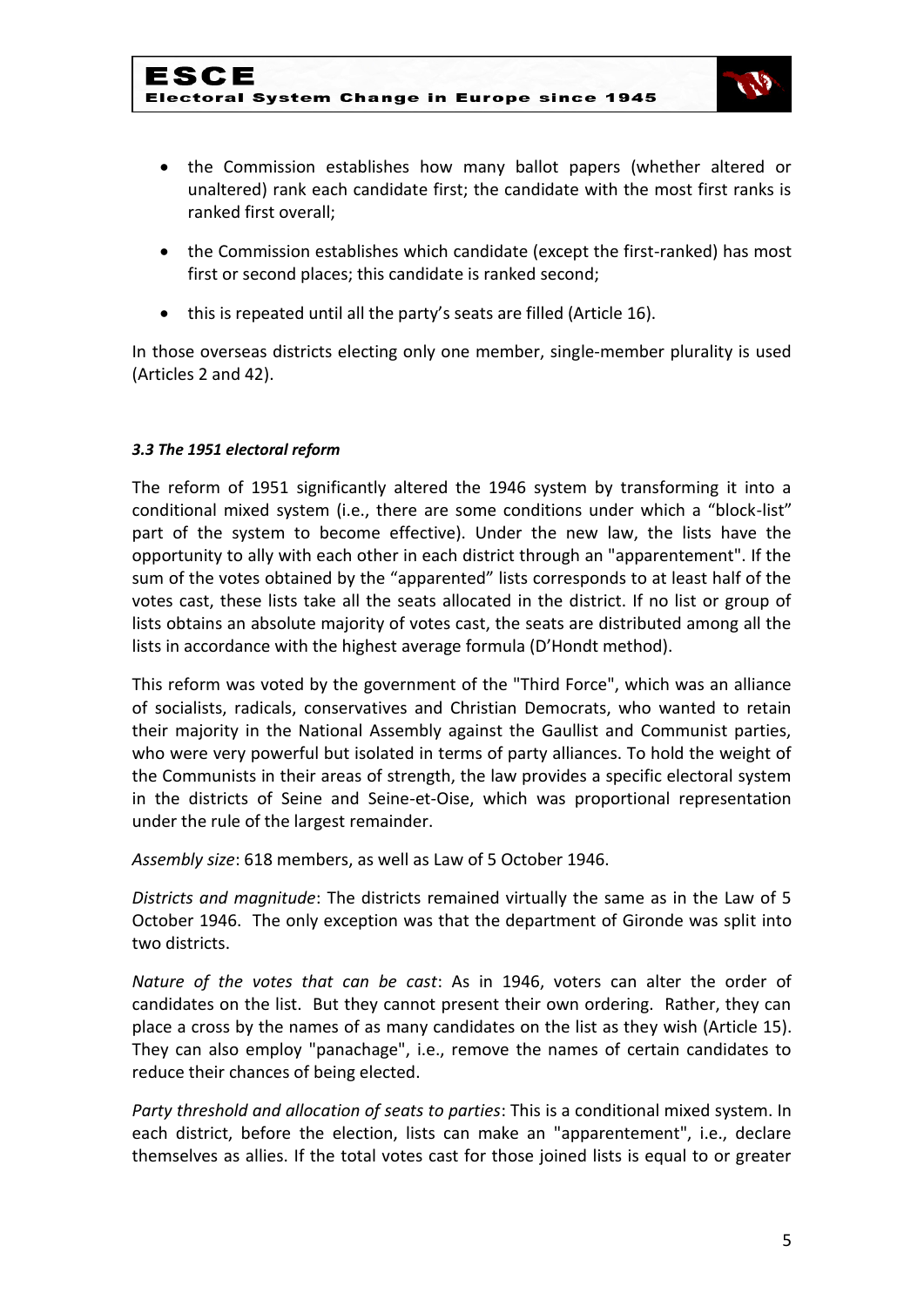

than an absolute majority of the votes cast in the district, these lists receive all the seats in the district. If they have not obtained an absolute majority of votes, then the district's seats are allocated by proportional representation according to the rule of the highest average between all lists that have won at least 5 per cent of the votes in the district. Joined lists are at first treated as one for this purpose, and seats are then allocated among the lists using highest averages.

To participate in "apparentement", a list must be affiliated to or have all its candidates affiliated with a national group or a national party. A group can be a national group or a national party if it has candidates under the same political label in 30 different districts.

Note that in the districts of the Seine, Seine-et-Oise, Guadeloupe, Martinique and Reunion, the system is not applied: the seats are allocated by proportional representation according to the rule of the largest remainder, and "apparentements" are not possible. In every district, the lists must reach a minimum threshold of 5% of the votes cast to receive seats.

*Allocation of seats to candidates*: For each list that receives seats, the number of ballots with changes (i.e., including preferential votes or panachage or both) is added up. If this number is more than half the total votes cast for the list in the district, the candidates elected for this list are those with the most preferential vote. Otherwise, the party's original ordering is preserved.

#### *3.4 The Electoral system of 1958*

After the transition to the Fifth Republic, the French electoral system was radically changed. For the legislative elections, proportional representation was abandoned in favour of runoff voting, with a threshold of access to the second round was very low (5% of the vote) and there was the possibility of being elected in the first round by obtaining an absolute majority of votes cast and a number of votes equivalent to one quarter of registered voters in the constituency. In the second round, the candidate who receives the largest number of votes is elected.

At the instigation of General de Gaulle, the new President of the Republic, the runoff voting, often used during the Third Republic, is fully restored in place of the party-list system. The aim of this reform was to promote the victory of the supporters of the General by dividing socialists and communists, who were unable to withdraw in favour of one another during the second round. The parliamentary elections of 1958 have thus resulted in a landslide victory of right-wing parties and a virtual disappearance of the Communist Party, which remained the largest party in terms of voters.

*Assembly size*: 475 MPs, including overseas districts. 67 other MPs are elected in Algeria and 4 in Saoura and the Oasis with a different electoral system (see below).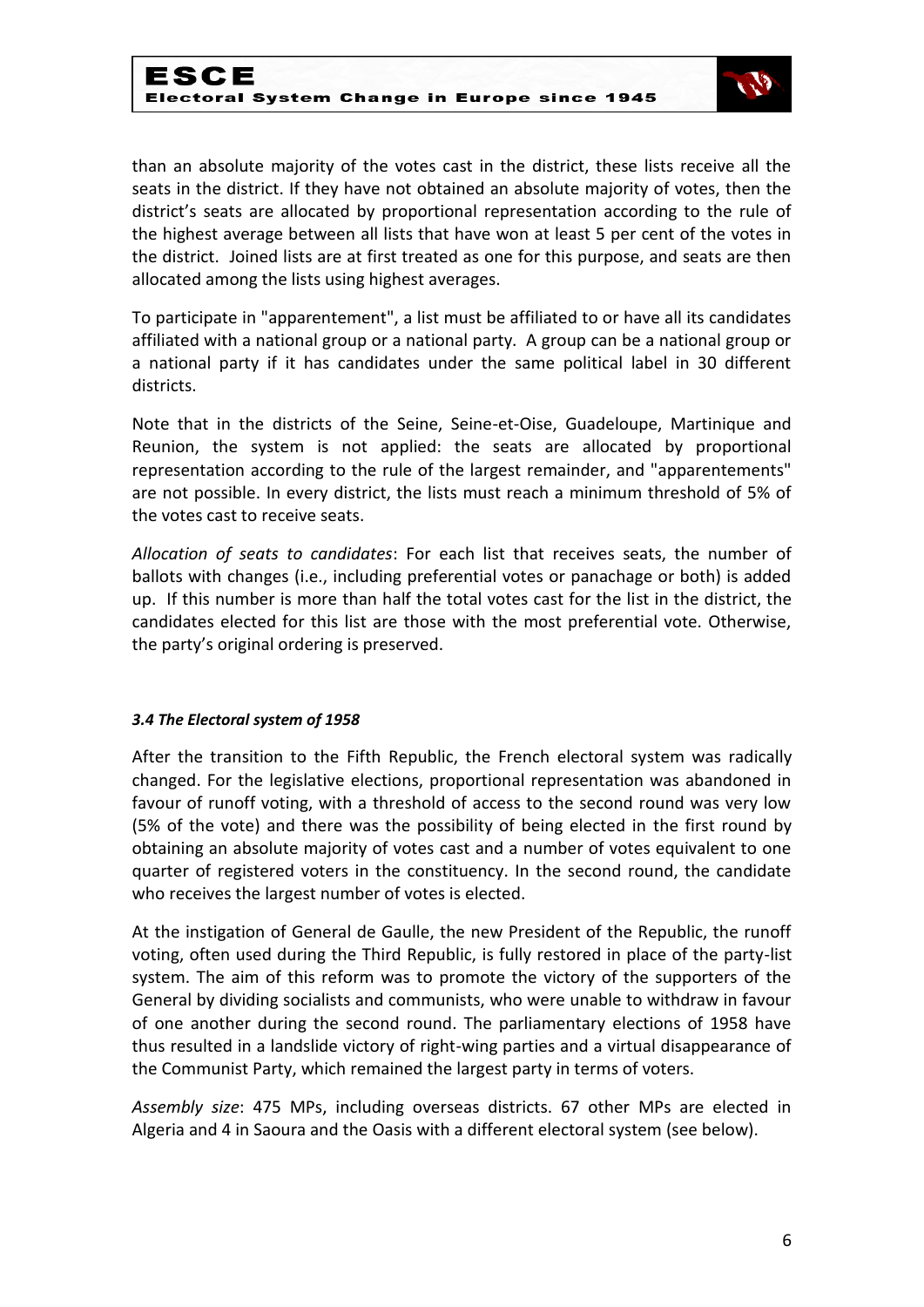

*Districts and magnitude*: one candidate per district. Each candidate has a substitute to replace him/her in case of death or resignation. A district is composed of several "cantons" which include several communes.

*Nature of the votes that can be cast*: The voter can only choose one candidate in each round (one person, one vote).

*Party threshold*: to be elected in the first round, a candidate must have obtained an absolute majority of votes cast and a number of votes equal to at least one quarter of registered voters in the district.

To reach the second round, a candidate must have obtained at least 5% of the votes cast in the first round. Candidates must have participated in the first round in order to be able to participate in the second round.

*Allocation of seats*: The candidate elected in the second round is the one who obtained the largest number of votes.

**SPECIFICS:** In 1966, another reform of the electoral code made access to the second round much more difficult. The threshold increases to 10% of the votes of registered voters in 1966. Some new rules can prevent low turnout in the first round, ensuring the qualification of a minimum of two candidates in the second round if none of them is able to be elected in the first round. In 1976, the threshold increases once again to 12.5% of the votes of registered voters. These two reforms were intended to limit the number of candidates in the second round, in order to enhance the polarization of French political system.

#### *3.5 The electoral system of 1985*

With the reform of the Electoral Code of 1985, proportional representation is introduced. According to this reform, MPs are elected by proportional representation districts, according to the method of the highest average. To receive seats, a list must have earned 5% or more of the votes cast. No preferential voting is possible: the candidates are elected in accordance with the order of presentation shown in the list.

This reform, which was part of the promises of Socialist President Francois Mitterrand during his election in 1981, was intended to complicate a victory of right-wing parties, who were popular in the polls, by preventing them from obtaining an absolute majority of MPs. Despite their internal divisions, the right-wing parties did secure a bare absolute majority in the parliamentary elections of 1986, and could form a new government that quickly repealed the 1985 reform.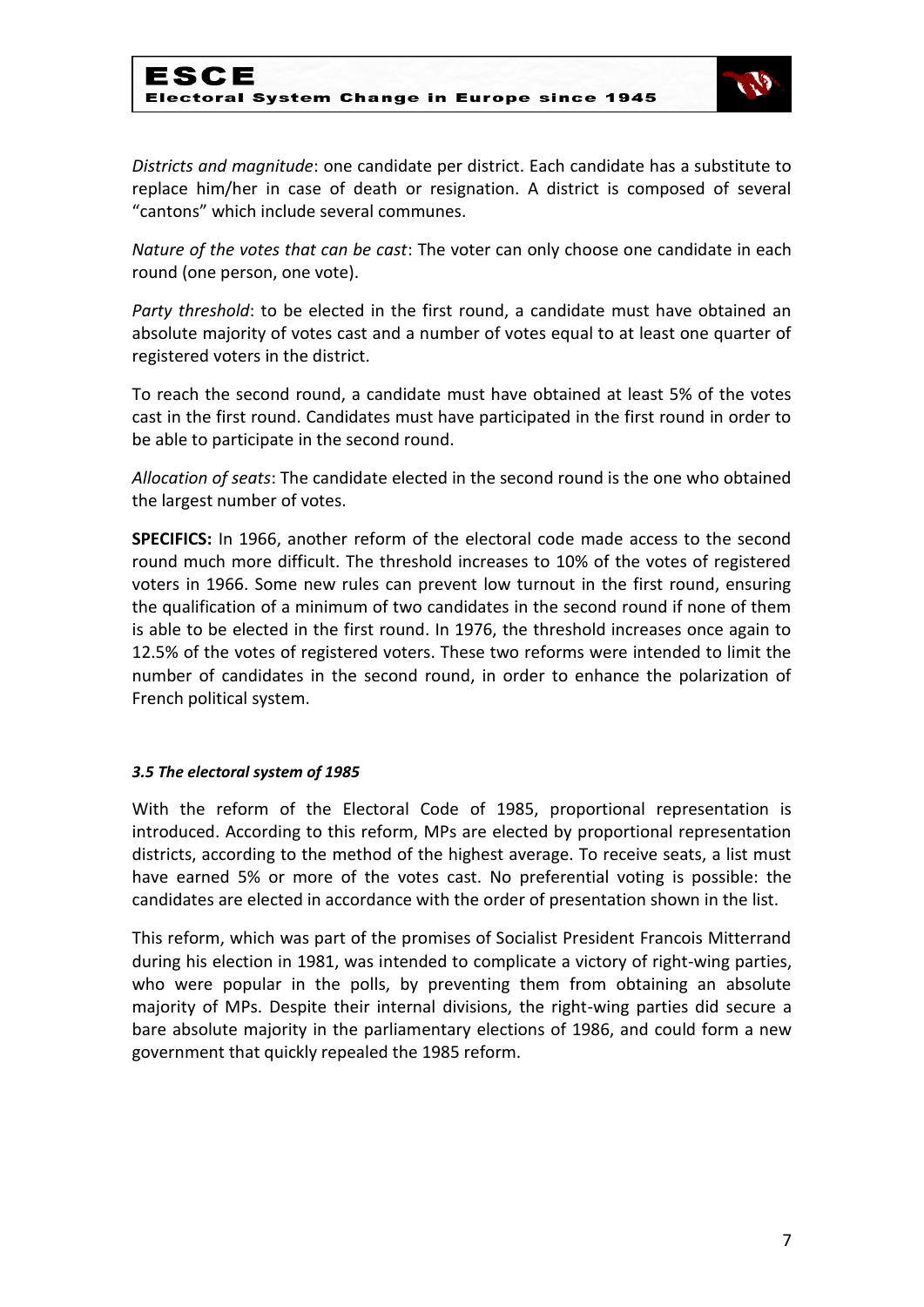

Assembly size: 577 members, including 7 seats for overseas territories<sup>1</sup>. The number of seats in metropolitan France is fixed by organic law n° 85-688 ("The number of members of National Assembly elected in districts is 570", art.L.O.119 of the electoral code as modified by the first article of the Law).

*Districts and magnitude*: Each district corresponds to a "département". The number of seats in each district varies from two to 24 in metropolitan France, this number increases with the number of registered voters on the electoral roll of the district. The total number of districts is 105, including the overseas; there are 100 districts in metropolitan France.

*Nature of the votes that can be cast*: The voter can just vote for a list, he or she cannot rank candidates in any way. Seats are allocated to candidates in the order presented on the list.

*Party threshold*: In each district, a list has to obtain a minimum of 5% of votes cast to obtain seats.

*Allocation of seats*: seats are distributed in the districts among the different lists by proportional representation using the method of the highest average.

#### *3.6 The electoral system of 1986*

**.** 

In 1986, the new government repealed the 1985 Law and reintroduced single-member districts with a majority runoff voting. The new system is identical to that was applied before 1985: runoff voting with a threshold to enter the second round corresponding to 12.5% of the votes of registered voters, and the possibility of being elected in the first round with an absolute majority of votes cast and at least one quarter of the votes of registered voters. The number of constituencies has however increased significantly: the total number of deputies was maintained at 577 to preserve the mandates already acquired.

*Assembly size*: 577 members, including overseas territories.

*Districts and magnitude*: one candidate per district. Each candidate has a substitute to replace him/her in case of death or resignation. A district is composed of several "cantons" which include several communes except districts created in Paris, Lyon, Marseille and "départements" including cantons without continuous territory, which disrespect the cantonal limits.

 $^1$  According to organic Law n° 85-689 and Law n° 85-691, two MPs are elected by proportional representation in districts of Nouvelle-Calédonie and Polynésie française. In Wallis-et-Futuna, Mayotte and Saint-Pierre-et-Miquelon, only one MP is elected, by runoff voting.